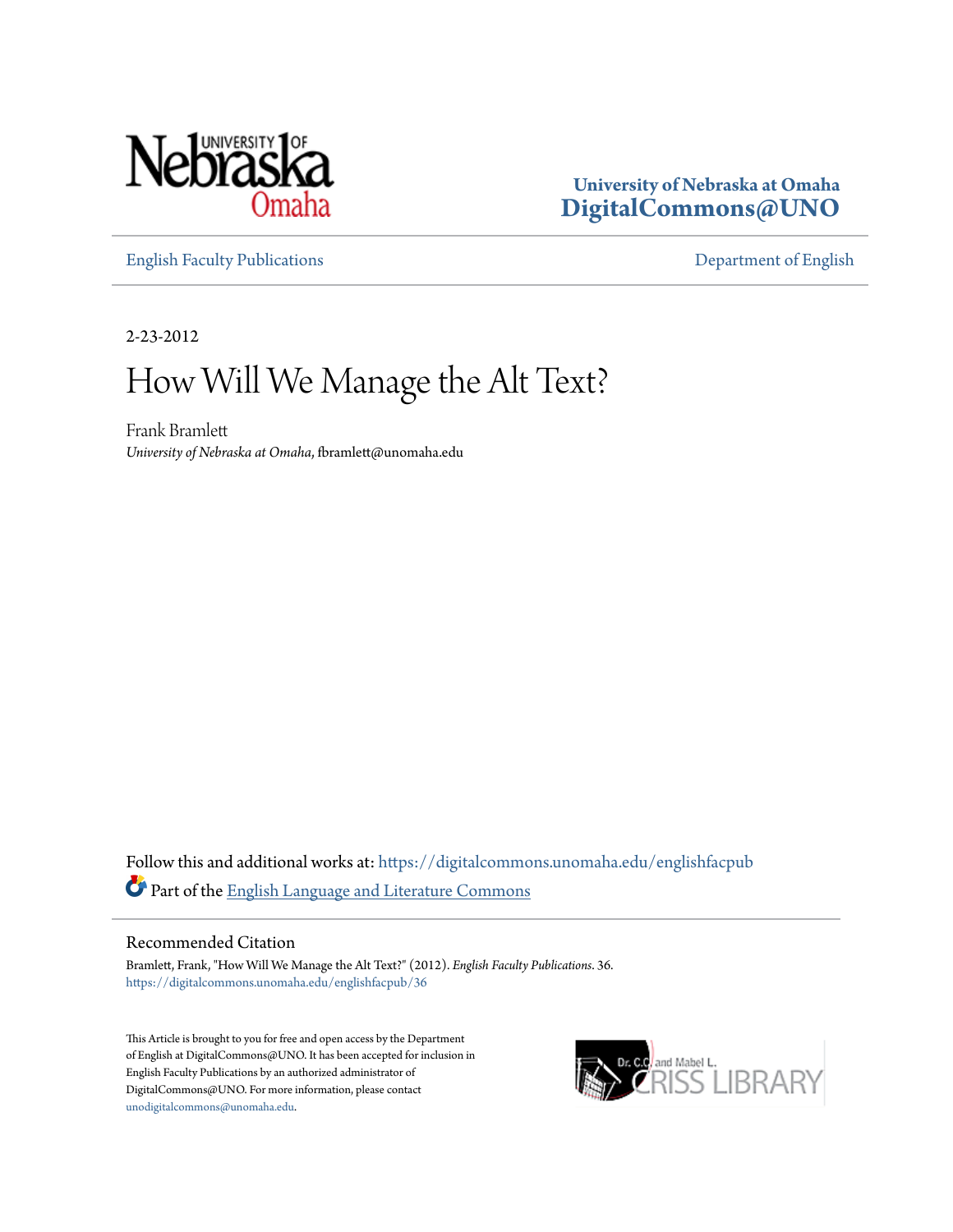## How Will We Manage the Alt Text?

My interest in comics from an academic standpoint is how language codes function. Mostly I examine how dialogue is structured and how characters build their relationships and identities through their talk. This approach blends tenets of conversation analysis, discourse analysis, and pragmatics. (For an example of this kind of research, see my article on The Rawhide Kid  $(\text{http://www.english.util.edu/imagetext/archives/v5 1/branchit/})$  in the journal ImageTexT (http://www.english.ufl.edu/imagetext/).)

One methodological concern for analysts who do similar work is this: how is the language in the comic best prepared for analysis? To analyze dialogue, we can create a transcript to account for typical features of conversation. For grammatical analysis, we can track the relative distribution of features–for example, comparing simple past tense verbs with past perfect verbs ('walked' vs 'had walked'). In most cases, linguists need to examine 100% of the language in the comic to make sure that whatever analysis they're doing is complete. In some cases, only a sample of the language is needed, but that requires asking the right research question and setting parameters effectively.

Web comics present an interesting challenge. Some web comics, like Penny Arcade (http://penny[arcade.com/comic\),](http://penny-arcade.com/comic) are structured in a familiar three-panel or four-panel strip. All the language is present: it is visible, it is easily accessed. However, many web comics feature alt text, language that pops up when the reader mouses over the image.

Scenes from a Multiverse [\(http://amultiverse.com/\)](http://amultiverse.com/) is one such comic that uses alt text (a.k.a., easter egg). Without the alt text, the comic itself is ostensibly complete. However, the alt text adds a dimension to the comic. It might extend the humor, it might extend the narrative action, it might twist the perspective, and it might provide editorial commentary by the author.

Similar to the notion of alt text is the hidden comic. A hidden comic is one that appears either when the reader mouses over it or, in the case of Amazing Super Powers [\(http://www.amazingsuperpowers.com/\),](http://www.amazingsuperpowers.com/) appears when the reader clicks on an icon. As a typical comic strip, ASP usually comprises three panels, but just to the right of the comic strip, there is a large question mark icon, visible only when a mouse/cursor hovers over it. Clicking on the question mark opens a new web page, giving the reader an 'extra' panel, extending the strip in often surprising and humorous ways.

Comics scholars who are working in web comics have to manage the alt text and, in some cases, the hidden comic. We need to account for the 'extra' comic material in our analyses. I'm not sure yet how to do this. In extracting dialogue from a web comic for analysis, I feel comfortable creating a transcription in the style of conversation analysis. How should I include the alt text?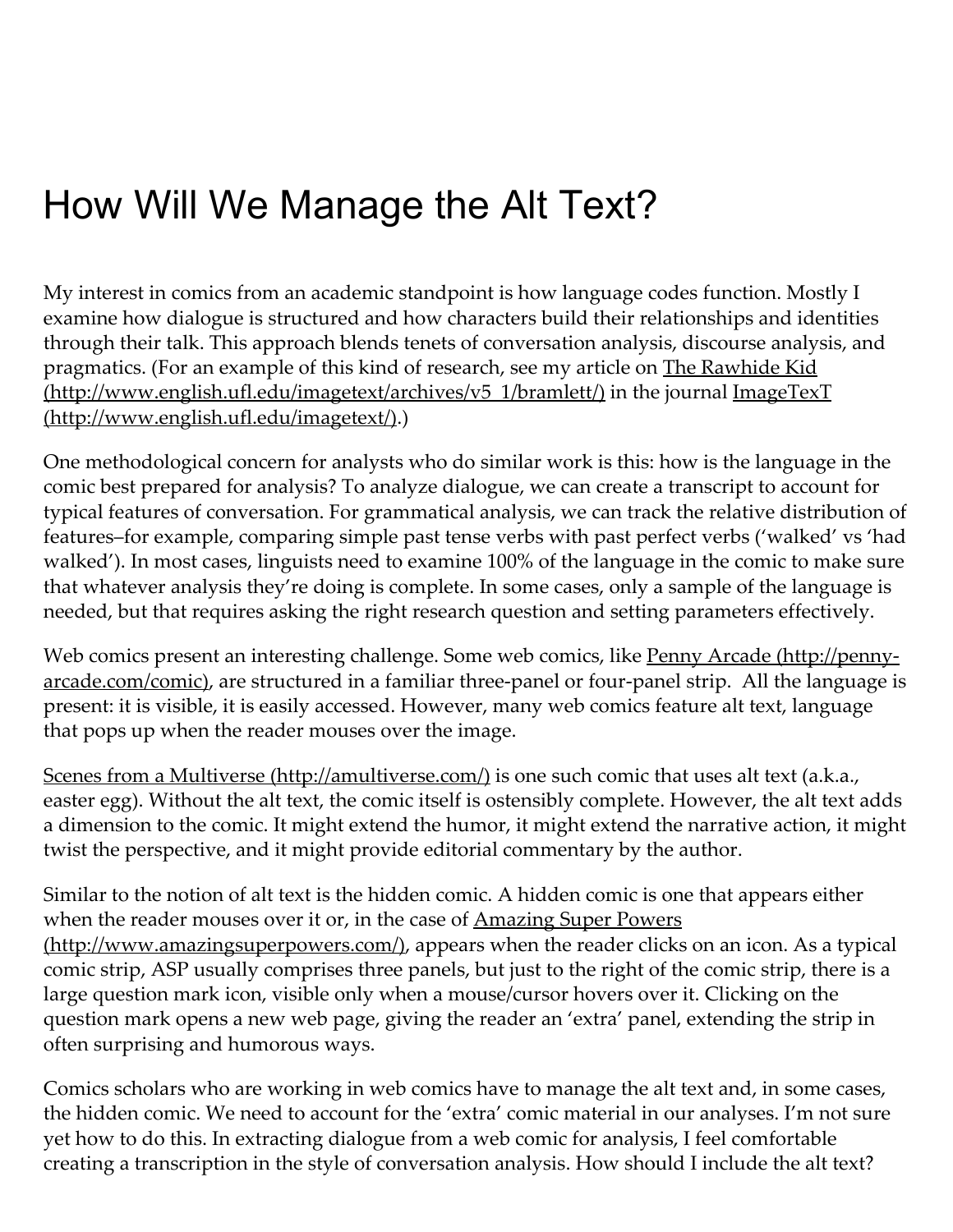

[\(https://pencilpanelpage.files.wordpress.com/2012/02/2012‑02‑20‑eviscerator.jpg\)](https://pencilpanelpage.files.wordpress.com/2012/02/2012-02-20-eviscerator.jpg) Hidden Comic from Amazing Super Powers

Should it be offset from the 'main' comic, using spacing and indention to demarcate it entirely? Should it be formatted as if it were part of the 'main' comic and noted as alt text only if necessary?

I think these questions are in some ways related to Roy Cook's earlier series, "When are two comics the same comic? (https://pencilpanelpage.wordpress.com/2012/02/09/when-are-twocomics-the-same-comic-part-iii)" If one reader sees only the 'main' web comic but another reader sees both the 'main' comic and the alt text and the hidden comic, are they reading the same comic?



Posted by Frank [Bramlett](https://pencilpanelpage.wordpress.com/author/bramling/) on [February](https://pencilpanelpage.wordpress.com/2012/02/23/how-will-we-manage-the-alt-text/) 23, 2012 in [Comic](https://pencilpanelpage.wordpress.com/category/comic-strip/) Strip, Web [comics.](https://pencilpanelpage.wordpress.com/category/web-comics/)